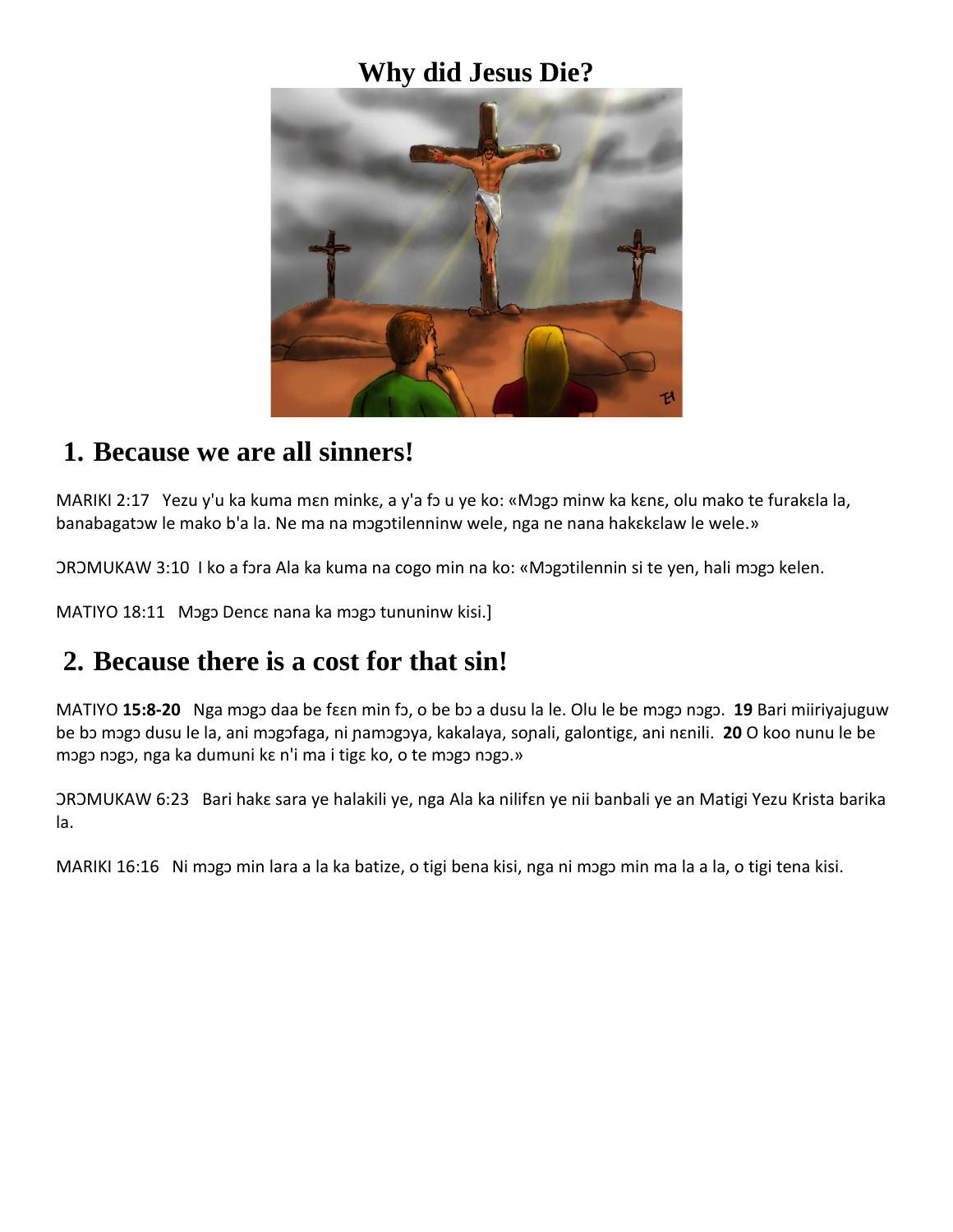

**There is a cost for sin!**

# **3. Because Jesus died and paid for our sins on the cross!**

MATIYO 1:21 A bena dencɛ wolo, i k'a tɔgɔ la ko Yezu, bari ale lo ben'a ka mɔgɔw kisi u ka hakɛw ma.»

ƆRƆMUKAW 5:8 Nga Ala y'a yira an na ko a b'an kanu. K'an to an ka hakɛ la, Krista sara an kosɔn

Zan 3:16 Ala ye diɲɛ kanu haali, fɔɔ a y'a Deen kelenpe ci mɔgɔw ma, waasa ni mɔgɔ min y'a jigi la a kan, o tigi kana halaki, nga o ka nii banbali sɔrɔ.

MATIYO 18:11 Mɔgɔ Dencɛ nana ka mɔgɔ tununinw kisi.]

# **4. Salvation is a free gift, not by good works. You must take God's word for it, and trust Jesus alone!**

KEWALIW 4:12 Kisili te se ka soro yoro si n'ale fa ta. Bari Ala ma mogo wara ci dina na, adamaden be se ka kisi min tɔgɔ barika la.»

EFƐZIKAW 2:8-9 Aw lar'a la minkɛ, o le y'a to aw kisira nɛɛma barika la, o te aw yɛrɛ seko ye, o ye Ala ka nili ye. O ma kɛ aw ka kɛwali sababu la, janko mɔgɔ si kana se k'a yɛrɛ boɲa.

TITI 3:5 a y'an kisi. O ma kɛ an ka kɛwaliɲuman kosɔn, nga a ka makari le kosɔn a y'o kɛ, an ye niikura sɔrɔ jii kɔnɔ koli fɛ Nii Senuman barika la, sisan an ɲanaman lo Ala faan fɛ.

# **5. We must put our faith and trust in Christ alone!**

MARIKI 9:23 Yezu y'a fɔ a ye ko: «Mun na i ko: ‹N'i be se›? Ni mɔgɔ min lara Ala la, Ala be se ka fɛɛn bɛɛ kɛ o tigi ye.»

MARIKI 1:15 A tun b'a fɔ ko: «Ala tun ye waati min latigɛ, o sera. Ala ka masaya waati surunyana. Aw ye nimisa ka faran aw ka kojuguw la ka la kibaru diman na.»